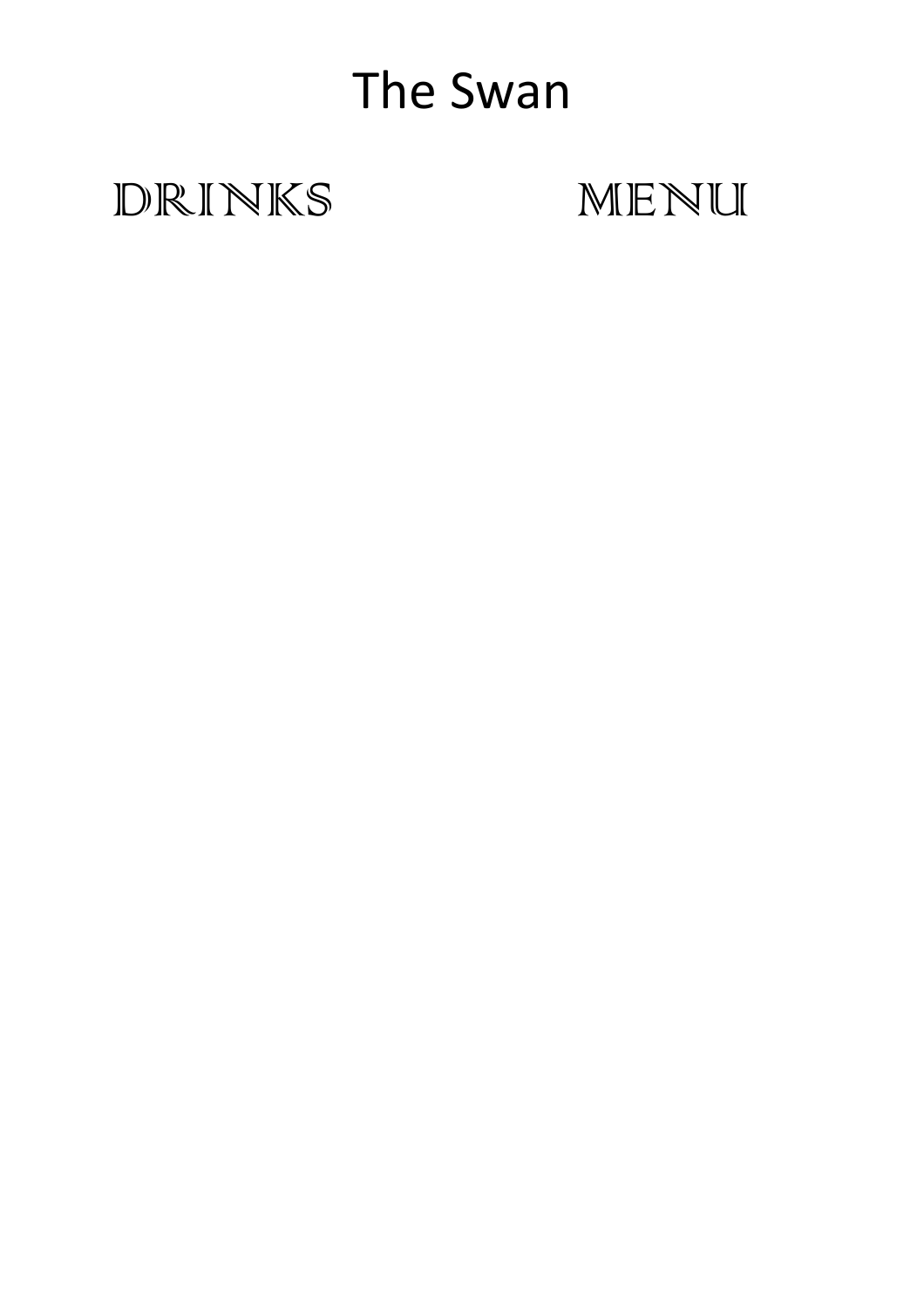## The Swan

#### Wine List

#### White

Alta Baliza Sauvignon Blanc 12.5 % Valle Central, Chilli Bottle £22.90 / 125ml £4.00 / 175ml £5.70 / 250ml £7.95

Soprano Pinot Grigio 12% Toscana, Italy Bottle £23.50 / 125ml £4.10 / 175ml £5.85 / 250ml £8.20

Huntersville un-oaked Chennin Blanc 12.5% Swartland, South Africa Bottle £25.95 / 125ml £4.50 / 175ml £6.40 / 250ml £8.95 (Vegetarian)

Voyage Des Animaux, Chardonnay 13% Langadoc, France Bottle £26.50 / 125ml £4.80 / 175ml £6.85 / 250ml £9.10

Outnumbered Sauvignon Blanc 12.5% Marlborough, New Zealand Bottle £34.50 / 125ml £5.90 / 175ml £8.45 / 250ml £11.85

#### Fizz

Soprano Prosecco 11.0% Veneto, Italy 750ml bottle £33.50 / 125ml £7.50

Joseph Perrier Brut Champagne 12.0% Cuvee Royale Brut is blended from 35% Chardonnay, 35% Pinot Noir and 30% Pinot Meunier aged for at least 3 years in a cellar. Bottle £85

#### Red

Rue des amis Merlot 13.5 % Mendoza, Argentina Bottle £23.50 / 125ml £4.10 / 175ml £5.85 / 250ml £8.15

Yallaroo Shiraz 12.5% South East Australia Bottle £24.75 / 125ml £4.30 / 175ml £6.15 / 250ml £8.60 (vegetarian)

Rumours Cabernet Sauvignon 12.5% New South Wales, Australia Bottle £25.90 / 125ml £4.50 / 175ml £6.40 / 250ml £8.65 (vegetarian)

No 10 Malbec 13% Mendoza, Argentina Bottle £26.95 / 125ml £4.65 / 175ml £6.65 / 250ml £9.30 (Vegan)

Cormoran Tempranillo Rioja 14.0% Rioja, Spain Bottle £27.95 / 125ml £4.85 / 175ml £6.90 / 250ml £9.65

#### Rose'

Intorno Pinot Grigio Rosato 12.0% Fossalta di Piave, Italy Bottle £23.25 / 125ml £4.10 / 175ml £5.75 / 250ml £8.10

Island Fox White Zinfandel 11.0% California, USA Bottle £23.50 / 125ml £4.20 / 175ml £5.80 / 250ml £8.15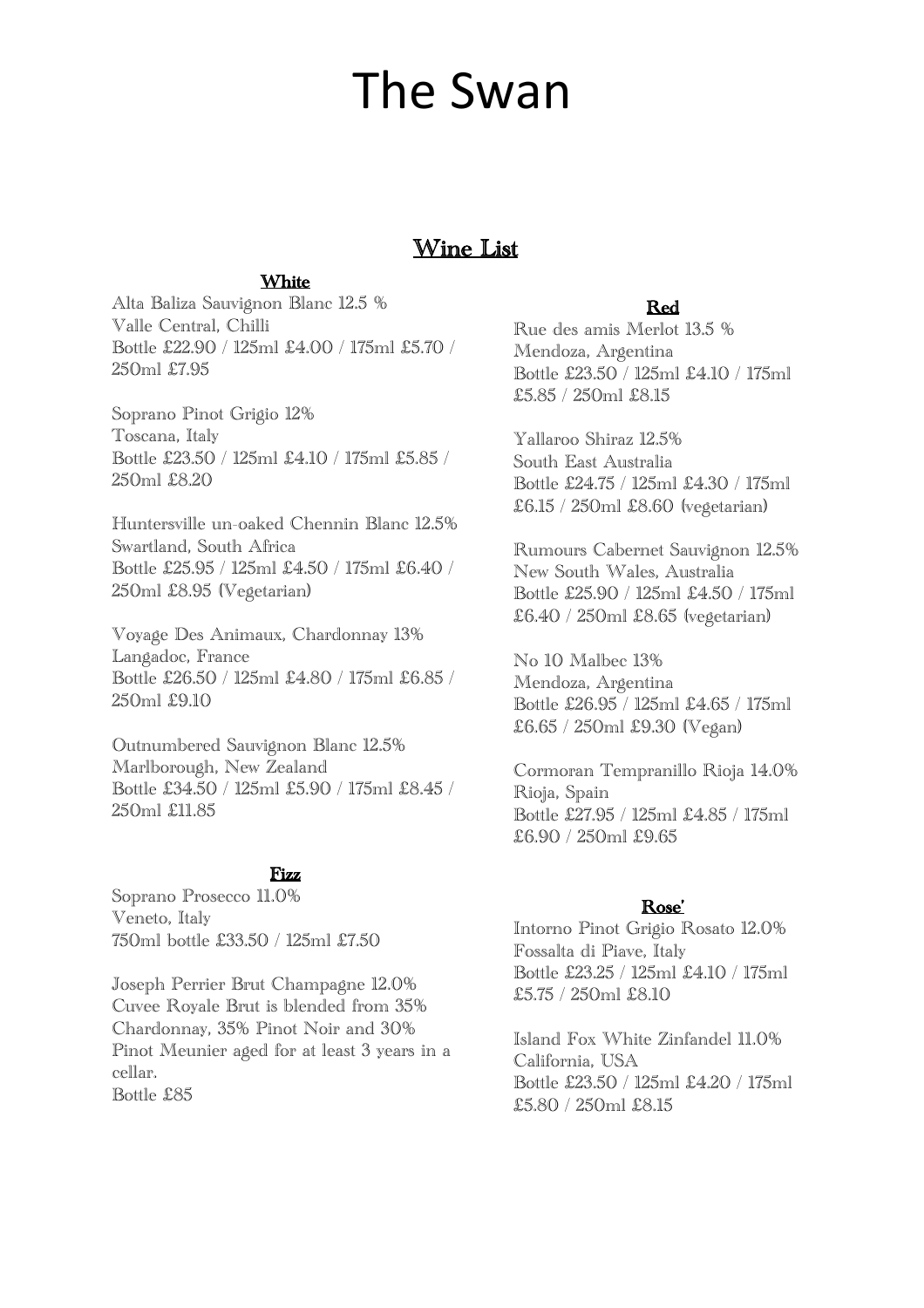### The Swan Alcohol

#### Draft

Amstel Bier 4.1% alc Dutch £5.30

Korev 4.8% alc Cornish Larger £5.60

#### Cider

Larger

Thatchers Gold 4.8% alc Medium Dry Somerset Cider £5.00

Thatchers Haze 4.5% alc Cloudy Somerset Cider £5.10

Stans Big Apple 5% alc Soft Rounded Somerset Cider £4.80

#### Ale

Monterey Pale Ale 3.9% alc California Pale Ale £4.90

Bath Gem 4.1% alc Premium Ale £4.80

Tribute 4.2% alc Cornish Pale Ale £4.90

Proper Job 4.5% alc Cornish IPA £4.95

Mena Dhu 4.5% alc Cornish Stout £4.95

#### Bottles

#### Larger

Heineken 00 0.05% alc £3.70 Peroni 5.1% alc £4.40 Peroni GF 5.1% alc £4.60 Sol 4.2% alc £4.50

#### Cider

Thatchers Zero 0.05% £4.80

Rekordelig Wild Berries 4% alc £5.40

Rekordelig Watermelon 4% alc £5.40

Rekordelig Passionfruit 4% alc £5.40

Rekordelig Strawberry & Lime 4% alc £5.40

Rekordelig Mango & Raspberry 4% alc £5.40

#### Ale

Crabbies Ginger Beer 4% alc £6.10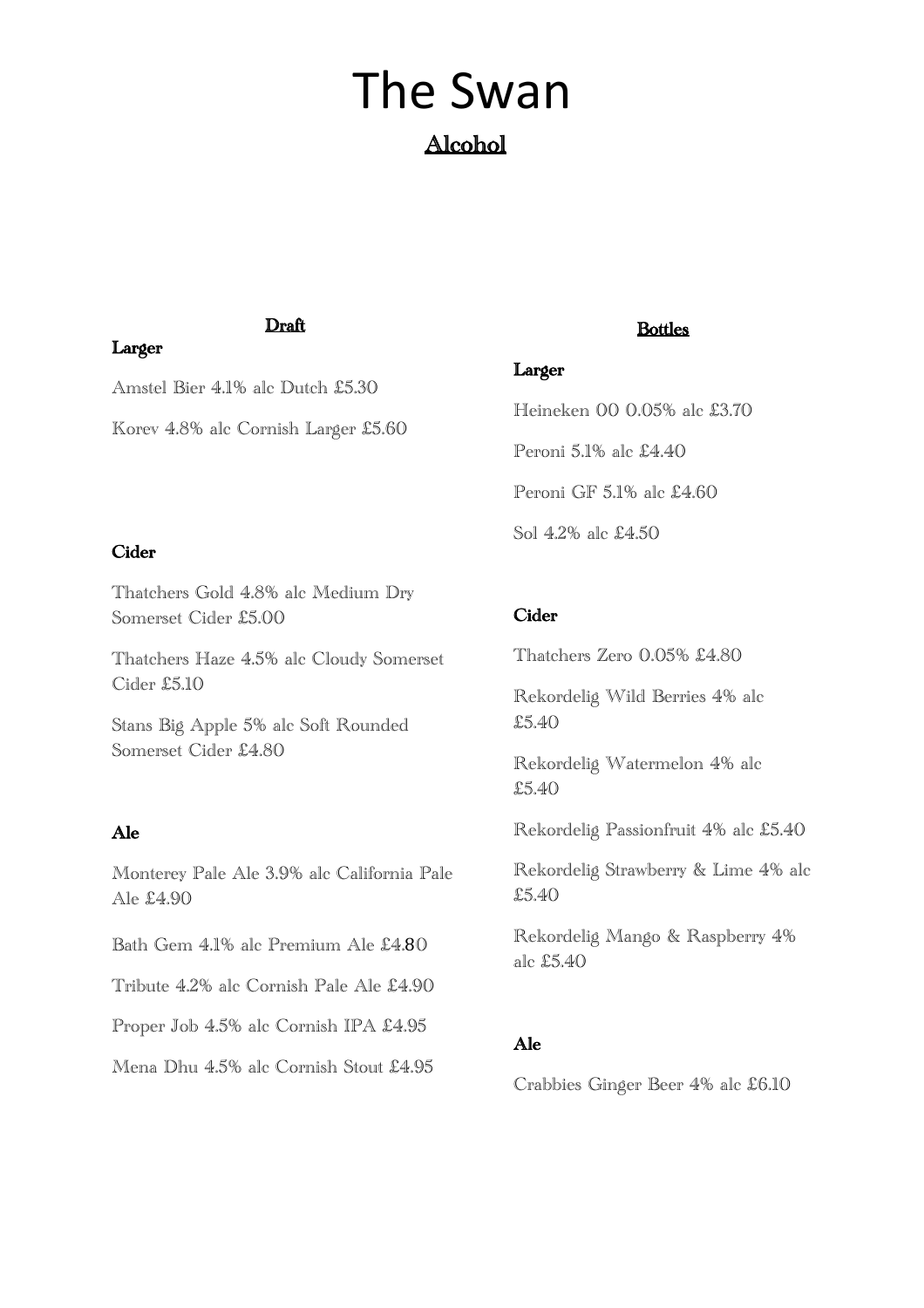### The Swan Spirits 25ml Measure But For An Extra £2 You Can Double Up

Malibu Caribbean Rum 21% alc £3.60

Havana Club Cuban Rum 40% alc £4.50

#### Gin

Sipsmith Lemon Drizzle 40.4% alc £4.60

Sipsmith London Dry 41.6% alc £4.60

Sipsmith Zesty Orange 40% alc £4.60

Bathtub Gin 43.1% alc £4.60

Tanqueray London Dry 43.1% alc £4.20

Tanqueray Sevilla 41.3% alc £4.30

Hendricks 41.4% alc £4.50

Bombay Sapphire 40% alc £4.20

Tarquins Cornish Dry 42% alc £4.50

Tarquins Strawberry & Lime 38% alc £4.50

Gordons London Dry 37.5% alc £3.80

Gordons Pink 37.5% alc £3.80

Edenborough Rhubarb Gin 40% alc £4.60

Whitley Neil Rhubarb & Ginger Gin 43% alc £4.25

#### Rum

Captain Morgan Spiced 35% alc £3.80 Captain Morgan Dark Rum 40% alc £3.80 Kraken Black Spiced Rum 40% alc £4.20 Lambs Spiced Rum 30% alc £3.90 Bacardi White Rum 37.5% alc £3.80

#### Vodka

Smirnoff 37.5% alc £3.80 Absolut Vodka 40% alc £4.25

#### Whisky & Brandy

Rémy Martin VSOP 40% alc £4.50

Hennessy Cognac 40% alc £4.50

Jack Daniels Tennessee Whisky 40% alc £3.90

Jameson Irish Whisky 40% alc £4.20

Monkey Shoulder Blended Scotch Whisky 40% alc £4.80

Bells Blended Scotch Whisky 40% alc £4.20

Famous Grouse Blended Scotch Whisky 40% alc £4.20

Glenfiddich Single Malt Scotch Whisky 12Y/O 40% alc £5.25

#### Liquors

Martini Rosso 50ml 15% alc £3.50 Archers 18% alc £3.60 Pimms 25% alc £3.80

Baileys 50ml 17% alc £5.00